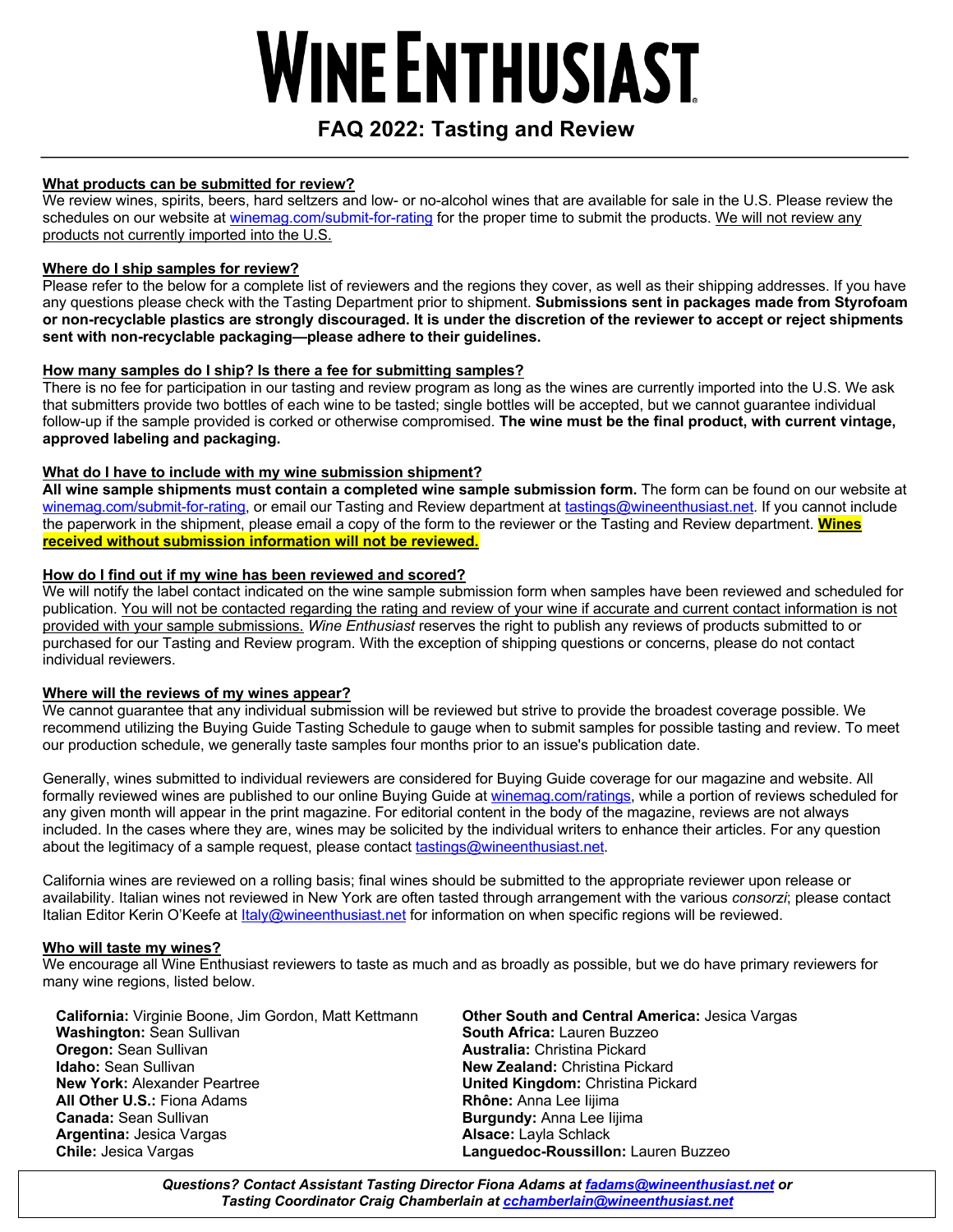# **WINE ENTHUSIAST**

#### **Who will taste my wines? (continued…)**

**All Other France:** Roger Voss **Italy:** Kerin O'Keefe, Alexander Peartree **Spain:** Mike DeSimone **Portugal:** Roger Voss **Germany:** Anna Lee Iijima

**Austria:** Aleksandar Zecevic **Greece:** Emily Saladino **Israel:** Mike DeSimone **Other Asia/Africa:** Mike DeSimone **Other Europe:** Jeff Jenssen

# Wine Sample Submission Shipping Info

#### **CALIFORNIA**

**Wines from Napa and Sonoma should be shipped to:**

Virginie Boone 122 Calistoga Road #312 Santa Rosa, CA 95409 Tel: 707.310.4289 Email: vboone@wineenthusiast.net

**Wines from the Central and South coasts of California should be shipped to:**

Matt Kettmann 318 Loreto Place Santa Barbara, CA 93111 Tel: 805.284.2097 Email: mkettmann@wineenthusiast.net **Wines from ALL OTHER AVAs in California (including "California" labeled wines) should be shipped to:**

Jim Gordon 2471 Solano Avenue #240 Napa, CA 94558 Tel: 707.226.7942\* Email: jgordon@wineenthusiast.net

If you're not sure who to send wines to, a complete AVA breakdown for California submissions can be found at winemag.com/submit-for-rating.

#### **OREGON, WASHINGTON, IDAHO and CANADA**

**All wines produced in Idaho and Washington State, including all wines labeled with the following AVAs: Columbia Valley, Walla Walla Valley**

#### **Any wine from the Precept Wine Brands portfolio.**

Sean Sullivan c/o Seattle Wine Storage 9401 Aurora Ave. North—Lower Level, BLDG 1 Seattle, WA 98103 Tel: 206.522.9463\* Email: ssullivan@wineenthusiast.net

**IMPORTANT NOTE:** \*The telephone number provided is not direct numbers for the reviewer listed, but is the receiving facility number for shipping purposes ONLY. If you need to reach the reviewer directly, please contact them via email. Prior to sending any wine samples to the above addresses, please email the reviewer to alert them of the sample shipment and confirm receipt can be accommodated. **Do not send shipments in Styrofoam packaging.**